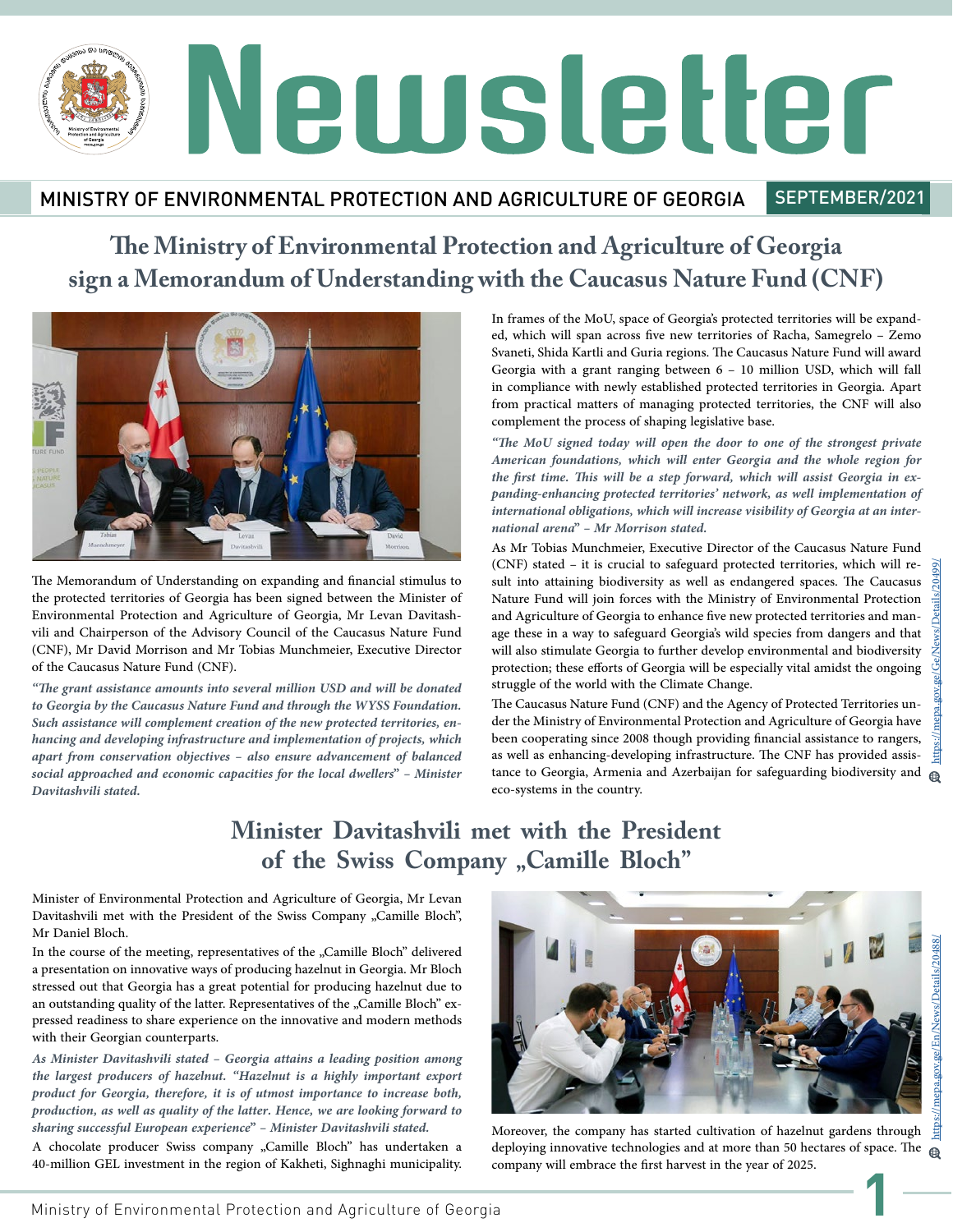# **Minister Levan Davitashvili met with Mr Christian Schoenenberger, Head of Mission, Embassy of Switzerland in Georgia**



**Newsletter** 

The Minister of Environmental Protection and Agriculture of Georgia, Mr Levan Davitashvili met with Mr Christian Schoenenberger, Head of Mission, Embassy of Switzerland in Georgia to discuss matters related to a successful record of cooperation between the two countries.

Parties to the meeting also touched upon future plans, such as enhancing local bioproduction, livestock and dairy sector, as well as supporting international educational programs for farmers; discussion scrutinized possibilities for en- hancing cooperation matters on agrarian matters in the vocational education. Minister Davitashvili stressed out successful reforms in the fields of livestock and dairy; he also highlighted ongoing projects and importance of financial/ technical assistance from Switzerland.

 The meeting was attended by the Deputy Minister of Environmental Protec- tion and Agriculture of Georgia, Ms Nino Tandilashvili, who stressed out the importance of adapting to the climate change, as well as establishing an early warning and disasters' management system in Georgia, for the first time.

 It shall be noted that on October 21, a working visit will take place in Bern, where the Minister of Environmental Protection and Agriculture of Georgia,  $https://$ Mr Levan Davitashvili and the Minister of Environment of Switzerland will sign a bilateral Memorandum on the fulfillment of the Paris Agreement.  $\bigoplus$ 

### **The Swiss Agrarian School of the Caucasus in the Dmanisi municipality to welcome the first group of students**

The First Deputy Minister of Environmental Protection and Agriculture of Georgia, Mr. Giorgi Khanashvili visited a new professional college, Swiss Agricultural School Caucasus, in Dmanisi municipality, village Sarkineti. According to the Deputy Ministers' statement, such types of professional i will assist in raising the interest among youth in the development of Agricul- ture and enhancement of knowledge in the field of agriculture.

"The newly established "Swiss Agricultural School Caucasus" is one more tes-<br>tament that the government of Georgia, the Minister of Environmental Pro-<br>tection and Agriculture of Georgia, the business sector of Georgia, Geo *farmers, entrepreneurs correctly view the economic development of Georgia, and invest in the right way. This type of school provides training of qualified staff, and as a result, those strategic goals, which are seated by the government of Georgia, to strengthen the economy, will be reached" – said Mr. Giorgi Khanashvili.*

The professional institution is set up according to the Swiss standard and built by the Georgian-Swiss investment. It aims to specialize staff in cattle breeding, dairy, and cheese processing.

The learning program is elaborated by the main partner Swiss agricultural school Plantahof and maintains a three-year theoretical and practical learning course.

On the territory of the college, there is are Swiss standard modern cheese factory and a livestock farm, where by the lead of professionals, students will get involved in daily work and receive practical knowledge and experience.

The project is implemented with the support of the Swiss Embassy in Georgia and actively cooperates with the Ministery of Environmental Protection and Agriculture of Georgia, the Farmers Association, and the Ministry of Educa- tion and Science.



https://mepa.gov.ge/Ge/News/Details/20496/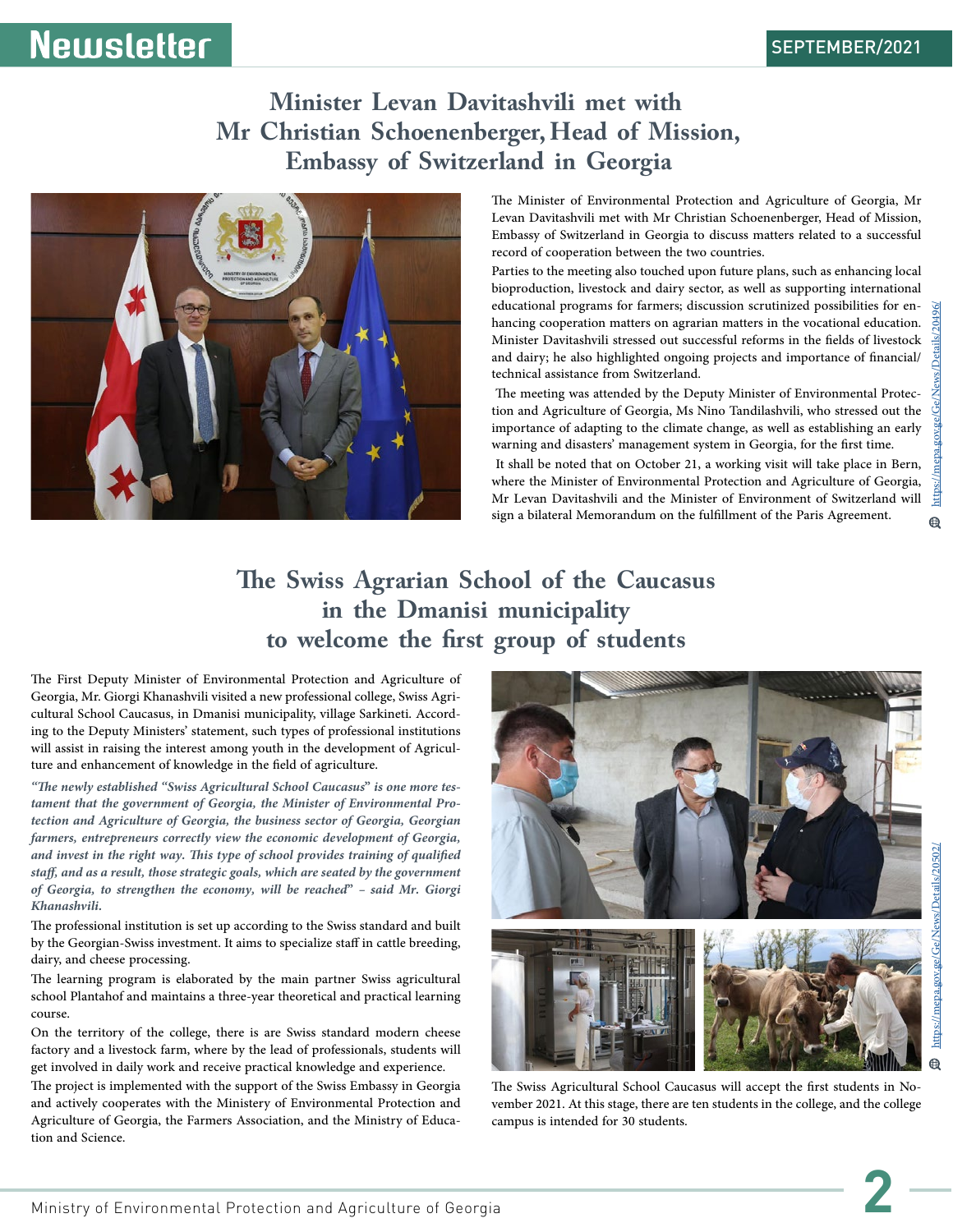### **Karlo Amirgulashvili elected as the member of the International Union for Conservation of Nature**



In frames of the Congress hosted by the International Union for Conservation of Nature, Mr Karlo Amirgulashvili, Head of the Biodiversity and Forestry Department at the Ministry of Environmental Protection and Agriculture of Georgia was elected as a member of the board for 4-year period. The council is an executive body throughout the inter-session period of congress.

During the period of September 3 – 11, the IUCN's International Congress took place in Marceille, France. The Congress aspires to foster biodiversity conservation related matters, through exchanging knowledge and information; as well as determining actions that are vital for restoring biodiversity. Among the matters to be discussed during the congress are the following: post-2020 bio-diversity strategy, nature-based solutions, protected territories and sustainable management of forests.

https://mepa.gov.ge/En/News/Details/20491/

# **Minister Davitashvili: "We aspire to foster increase of sales and decrease dependency on an existing and traditional markets"**

"Today, the Government of Georgia has adopted a crucial decision, which will accelerate support toward promoting visibility of the Georgian wine and boost export sales. It is vital that the new project comes into force during the vintage period. We have launched efforts of working on the respective project from the very start of an incumbent year. The project's design has been agreed with the Winegrowers Association of Georgia. We have hosted numerous meetings with the entrepreneurs in order to reach final agreement on some of the terms. The project entails funding of the so called "Treymarketing", which spans across numerous actions of trade marketing and provides co-funding grants to the wine-producing companies. As you are aware, the Government and leadership of Georgia have been intensifying efforts for promoting Georgian wine, thus, we shall embrace an increased funding for the respective actions. Since 2013, the budget has been tripled and amounts to 3 million. Nowadays, the budget for promoting Georgian wine is around 9 – 10 million GEL; the National Wine Agency deploys various actions for promotion objectives at pre-selected target markets. As an outcome of the research efforts, specific directions have been selected, which enjoy the most experienced and competent marketing companies, which successfully deploy marketing communications operate in the field of wine industry; we have also selected highly credible and influential wine critics, influencers, masters of wine, masters-sommeliers of wine, which have a long record of promoting the Georgian wine. These are the people who are well-aware of the peculiarities of the Georgian wine. We have already developed numerous materials in multiple languages and for communicating to target markets. Dissemination of information on Georgian wine is held in a constant mode at target markets, such as the United States of A ica, Great Britain, Poland, as well as South-East Asia, Baltic States and etc. We would like to make the Georgian wine a more popular one and translate our efforts into a more success for the wine companies, which will fundamentally affect success of an entire industry and vine-farmers.

Therefore, we have decided to embrace the new stage, when the Georgian wine expands beyond niche segment into the new markets and into a more universal category. The Georgian wine shall be accessible among the core channels of sale, such as the so called "on trade" as well as service- Horeca sector and chain of shops, retail. Therefore, it is vital to fund specific marketing actions, which



are deployed by the Georgian wine companies. As a result, we will provide co-funding at those markets, which already have Georgian wine, however, it still requires assistance to be at a point, which is desirable by us. The Georgian wine shall attain a crucial position among popular and exporter countries. Wines of a the new world is accessible at every European country's market; moreover, popular wines are accessible in both, US and South-East Asian re- gion. This is the category, where we would love the Georgian wine to move to. Nowadays, the Georgian wine is sold in around 60 countries. In 2019, around 341 countries exported it to 53 countries. Number of companies and export destinations significantly increased in 2020, which has span across 60 countries and 376 companies. However, we are motivated to reflect increased numbers into increased sales. We have already attained a number of 100 mill bottles in a year, which is our projection for the year of 2021. We have already advertised 10-year plan, which shall ensure export income of wine sector by the year of 2030 to amount 1 billion USD; the latter objective aims at tripling income from products that are of grape origin.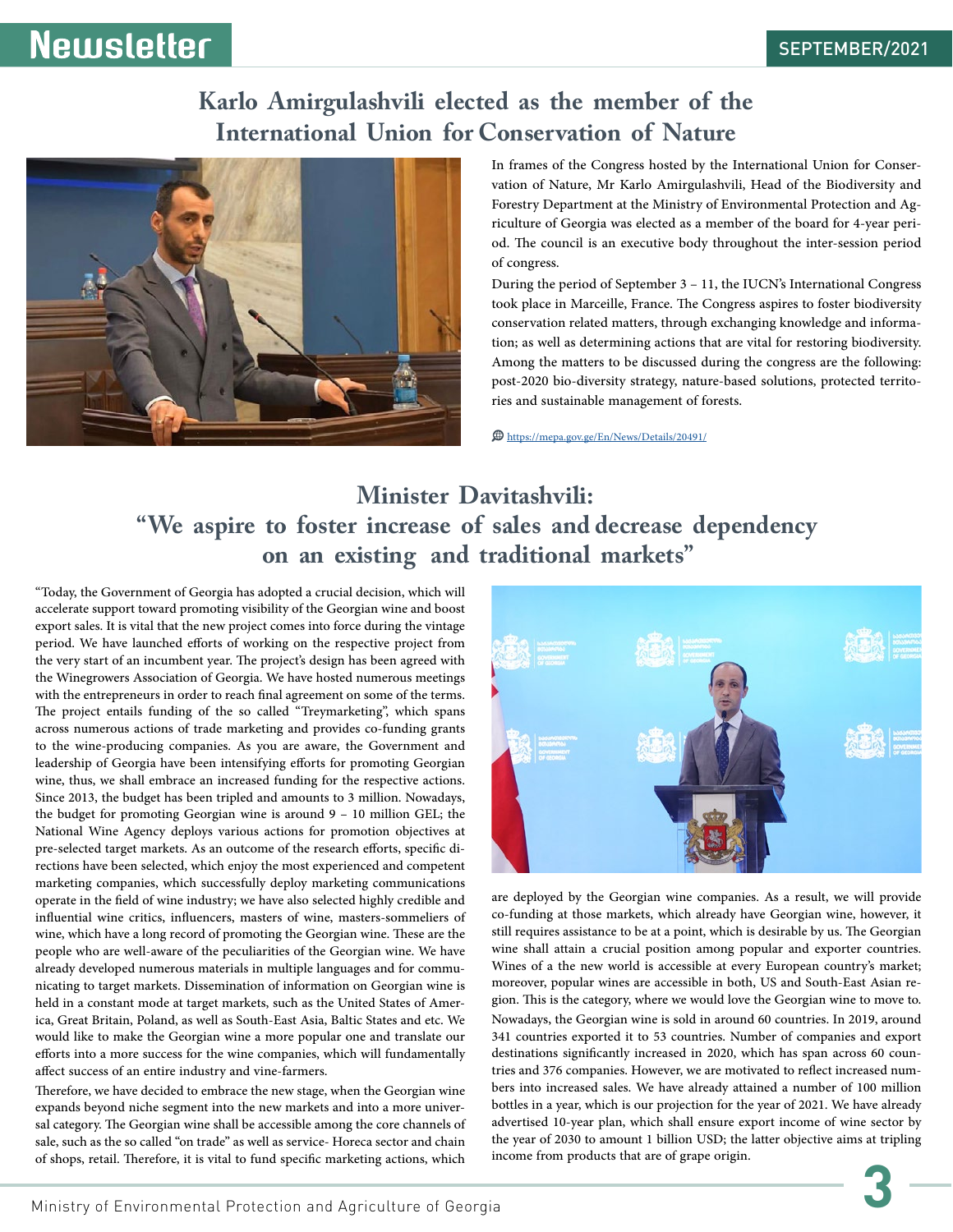https://mepa.gov.ge/En/News/Details/20486/

Co-funding of marketing actions aims at spanning across each and every mar- ket, which entails Georgian wine, except for Georgia and the Commonwealth of Independent States. By all means, we do not need to foster realization of panies have already been engaged into these actions. Our objective is to foster and increase export sales including in new geography. There have been various questions on diversifying the markets; our primary goal in this regard is to access new markets, which we had already targeted and the Georgian wine has already been progressing there. We are motivated to increase pace and decrease dependency on an incumbent and traditional markets. Therefore, we do not fund marketing actions at the Commonwealth of Independent States, however, we do fund all the other countries, which will host marketing initia- tives deployed by our wine companies.

The budget for marketing events for a year has been determined at 600, 000 GEL, however we are at the pilot version and the Government may increase funding if the program proves to be successful. At the same time, it has a direct effect on increasing sales. We will have a comparison of a specific reporting year, when the co-funding of the events will be ensured and sales shall be on rise in comparison to the previous year, thus such data will be a turning point for us. In the respective scenario, a limiting and additional factor is 2 GEL per every bottle sold and it is a budget. As I have already mentioned, a total funding per each company is about 600, 000 with a perspective of boosting it. In fact, we are motivated not to replace the private companies' marketing actions, therefore one of the core objectives for us is for the private companies to increase their marketing budget, which shall also be visible in an audit. More specifically, an incumbent year's marketing costs shall be increased in comparison to the previous year, therefore – we will fund the respective in-<br>creased amount.<br>I firmly believe that the program will be successful, as it has been elaborat-

ed in close cooperation with the private sector. We have hosted numerous discussions, meetings and negotiations with the wine-producer companies. Throughout the process, we have collected feedback and have reached a joint consensus. Therefore, the project has been translated from joint efforts and I believe that the companies will join in with great enthusiasm. We will deploy significant financial stimulus for the next 3-4 years, which will translate into tangible results and in a short-period of 5 years – we will ensure tremendous success in promoting Georgian wine; moreover, we will transform our successful sales" – the Vice-Prime Minister and Minister of Environmental Protection and Agriculture of Georgia, Mr Levan Davitashvili stated, after commencing  $\oplus$ the Government's session.

# **Minister Davitashvili: "Sartichala Sashrobi" is an outstanding example of the Ministry's effective policies**



The State funding has ensured establishment of the LTD "Sartichala Sashrobi" with dryer and cereals' storage facility at the village of Sartichala, Gardabani municipality.

*"This is a new enterprise, which will ensure high-quality facility for accom- modating cereals. The respective enterprise has been funded by the grant, as*  well as credit resources; more than 500, 000 million GEL of grant has been *issued, apart from awarding a 3,5 million preferential agro-credit. In case we have to harvest an increased amount of high-quality primary production, by all means – we are in need to attain the corresponding storage and processing facilities. Our approach is a complexed one and aims at fostering each and every aspect of the production chain" – Minister of Environmental Protection and Agriculture of Georgia, Mr Levan Davitashvili stated,* upon visiting the village of Sartichala, together with Mr Shota Rekhviashvili, State Trustee of the Kartli Region.

The Minister stressed out that accommodating harvest in Georgia is handled in modern facilities. A preferential agro-credit has assigned a total funding of 900 million GEL to storage and processing infrastructure. Hundreds of such modern enterprises operate nationwide.

*"It will be complemented by the State grant funding, which will be imple- mented through the special program of the State and that ensures co-funding to processing and storage enterprises. A total amount of co-funding is around 80 million GEL and has attracted several hundreds of private investments. In frames of the program, around 200 new enterprises have been funded" – Min- ister Davitashvili stated.*

A complex LTD "Sartichala Sashrobi" with dryer and cereals' storage facility has been equipped with a funding of 3,5 million GEL of investment, including a 500, 000 GEL grant from the Rural Development Agency; moreover, 3, 000, 000 milliom GEL has been allocated as a preferential agro-credit. The "Sartichala Sashrobi" employs 10 locals and has a capacity to dry 9, 000 tonnes of cereals. We shall stress out that in frames of the preferential agro-credit, more than 880 million GEL has been allocated for enhancing storage and processing infra- structure; more than 3, 900 loans have been issued and co-funding from the Agency exceeds 11, 4 million GEL.

The grant program has been translated into 10 storage enterprises in the Kvemo Kartli region; co-funding from the State exceeds 5, 2 million GEL

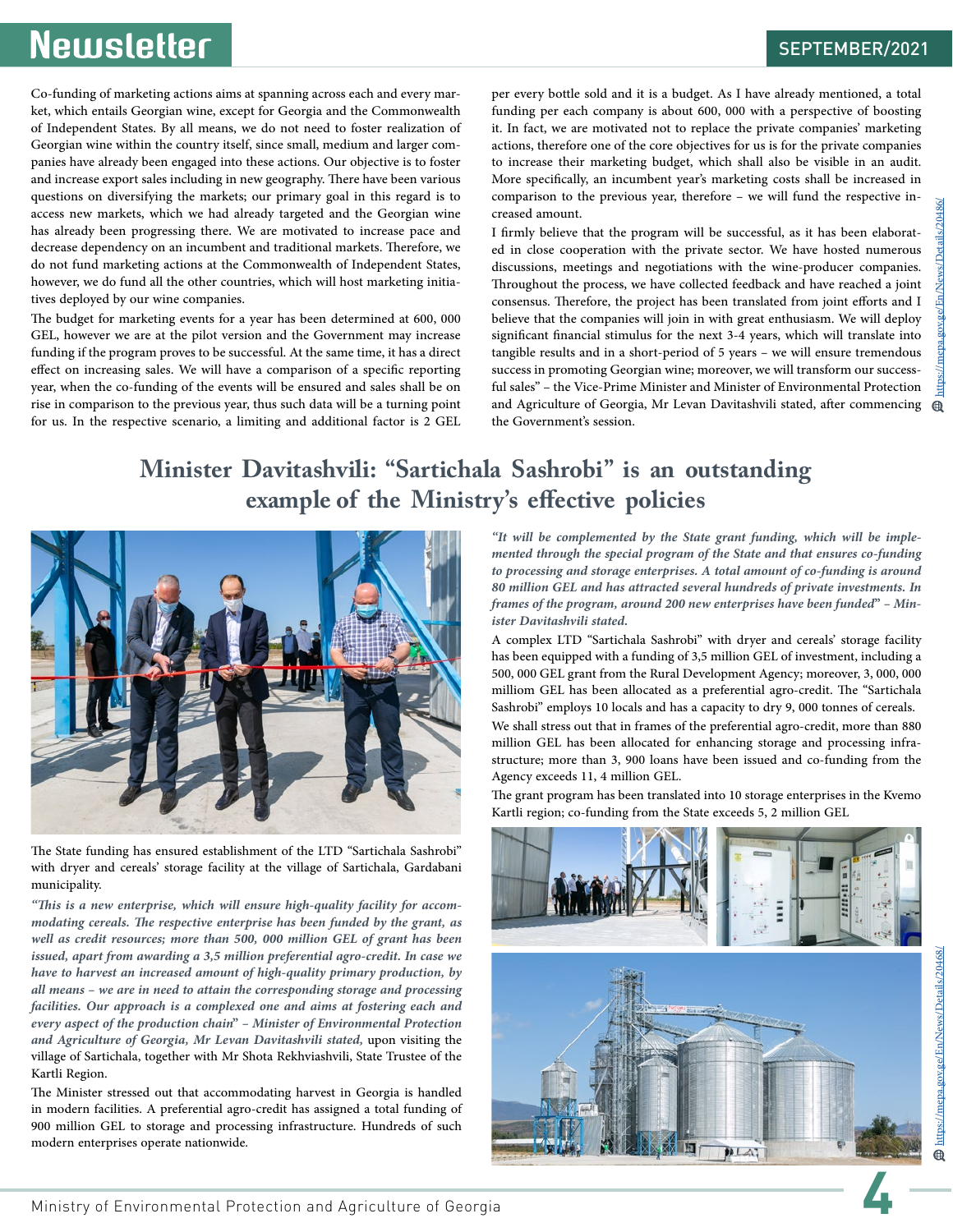# **The Ministry of Environmental Protection an Agriculture of Georgia supported eight Georgian companies in the Italy - based international agro - exhibition " Macfrut 2021 "**



The city of Rimini of Italy has welcomed eight Georgian companies, which attended an international agro-exhibition "Macfrut 2021", through assistance of the Ministry of Environmental Protection and Agriculture of Georgia. The Georgian stand featured fruit and vegetable products of the respective com- panies: "Kareli Fruits" (Chikori), "Georgia's Natural", "Blue Valley", "Agrolane", "Nutsge", "Caucasus Organic Fruits", "August Fruit Factory" and "Geo Organ- ic".

In frames of an exhibition, Ambassador of Georgia to Italy, H.E. Mr Konstan- tine Surguladze and President of the "Macfrut 2021", Mr Renzo Piraccini and representatives of the Ministry of Environmental Protection and Agriculture of Georgia and the Georgian companies scrutinized prospects of exporting cussed importance of international trade with the European countries and Euro-integration of Georgia. An international agro-exhibition "Macfrut 2021" enabled representatives of the Georgian companies to host meetings with the Italian companies and international business associations.

Promoting Georgian agro-production at the global markets is a crucial effort and is a priority for the State. The Ministry of Environmental Protection and Agriculture of Georgia is actively engaged into these directions and empowers  $\oplus$ Georgian companies to increase their production's visibility.

# **The Deputy Minister of Environmental Protection and Agriculture of Georgia, Mr. Iuri Nozadze, is paying an official visit to the Republic of Slovenia.**

The Deputy Minister of Environmental Protection and Agriculture of Georgia, Mr. Iuri Nozadze, and the heads of LEPL National Forestry Agency and other appropriate sector departments are paying a visit to the Republic of Slovenia. In frames of the visit, the meetings were held with the representatives of Ag- riculture of the Republic of Slovenia, Ministry of Forestry and National Food, and the State Forestry management institutions.

It is noteworthy that the cooperation between Georgia and the Republic of Slovenia has been established since supporting the development of integrative forest management approaches to the natural ecosystem in Georgia in 2018. (integrative forest management approaches to the natural ecosystem).

On behalf of the Ministry of Environmental Protection and Agriculture of Georgia, let me express my appreciation and gratitude towards the Govern- ment of the Republic of Slovenia and the International Cooperation and De- velopment Center of Slovenia for the provided support.

In 2020, we signed the Memorandum of Understanding in the field of sus- tainable management of the forest. I am glad that we have an opportunity to get introduced to the Slovenian forest management practices, which is special across Europe and unites the components of nature conservation and sustain- able use of resources – said the Deputy Minister of Environmental Protection and Agriculture of Georgia, Mr. Iuri Nozadze.

LEPL National Forestry Agency, with the financial support of the International Cooperation and Development Agency of Slovenia, and technical support of the World Wide Fund for Nature (WWF), and the company Zavita is imple- menting a project "Sustainable Forest Management in Adigeni Municipality. In frames of the project, a multifunctional forest management plan will be prepared for the Adigeni municipality and a timber resources value chain.



https://mepa.gov.ge/En/News/Details/20495/ https://mepa.gov.ge/En/News/Details/20500/ ws/Details/20500

The project will provide the involvement of the local population in forestry operations and, the LEPL National forestry Agency will train its staff members as well.

The project "Sustainable Forest Management in Adigeni Municipality" will tainable use and management of the forest landscape and improvement of the  $\oplus$ socio-economic level of the local population.